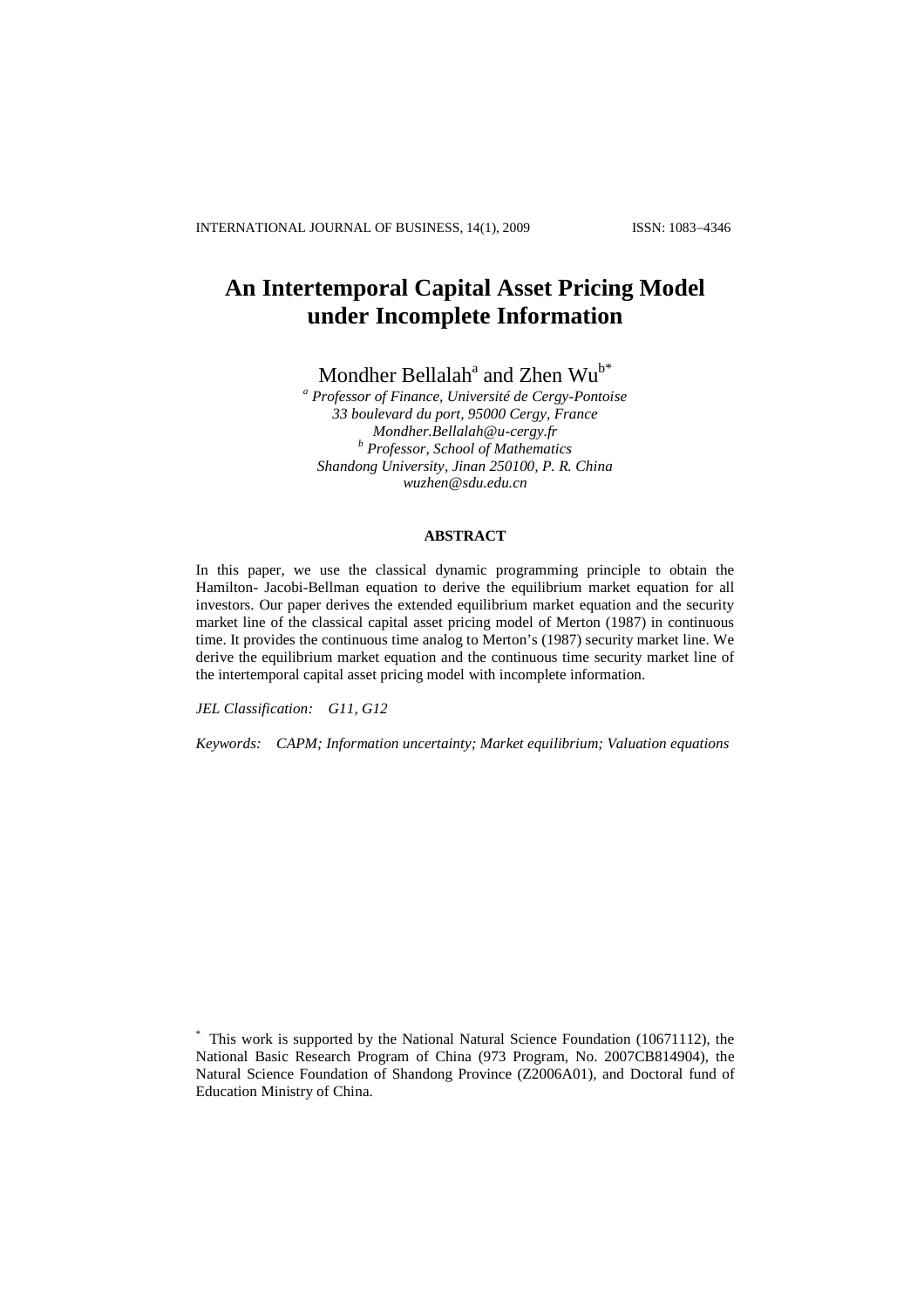# **I. INTRODUCTION**

The capital asset pricing model of Sharpe-Lintner-Mossin, CAPM, is regarded as one of the most common developments in modern capital market theory. The CAPM model is still subject to theoretical and empirical criticism. In fact, since the model assumes the mean-variance criterion, it is subject to all the well-known theoretical objections to this criterion.

Merton (1973) develops an equilibrium model of the capital market. He shows that portfolio behavior for an intertemporal maximizer will be different when he faces a changing investment opportunity set instead of a constant one. Merton's intertemporal model is based on consumer investor behavior and captures effects, which would never appear in a static model. These effects cause significant differences in specification of the equilibrium relationship among asset yields that appears in this model and the classical model.

By relaxing the main assumptions used in the CAPM, the model has been extended to more general economies. Merton's (1973) model states that the expected excess return on any asset is given by a "multi-beta" version of the CAPM with the number of betas being equal to one plus the number of state variables.

In the same context, Breeden (1979) shows that Merton's multi-beta pricing equation can collapse into a single beta equation where the expected excess return on any security, is proportional to its beta, with respect to aggregate consumption alone.

Since the acquisition of information and its dissemination are central activities in finance, and in capital markets, Merton (1987) develops a model of capital market equilibrium with incomplete information, CAPMI, to provide some insights into the behavior of security prices. He also studies the equilibrium structure of asset prices and its connection with empirical anomalies in financial markets.

Merton's (1987) model is a two period model of capital market equilibrium in a costly economy where each investor has information about only a subset of the available securities. The key behavioral assumption is that an investor considers including security S in his portfolio only if he has some information on this security. Information costs have two components: the costs of gathering and processing data, and the costs of information transmission. This problem is related to the literature on the principal-agent problem, to the signaling models, to the differential information models and to the theory of generic and neglected stocks.

Merton's model, the CAPMI, is an extension of the CAPM to a context of incomplete information. As Merton explains "Even modest recognition of institutional structures and information costs can go a long toward explaining financial behavior …", the model also gives a general method for discounting future cash flows under uncertainty. Note that under complete information, the CAPMI model reduces to the standard CAPM.

Financial models based on complete information might be inadequate to capture the complexity of rationality in action. Some factors and constraints, like entry into the dealer business are not costless and may influence the short run behavior of security prices. Hence, most models developed in financial economics do not explicitly provide a functional role for the complicated and dynamic system of dealers, market makers and traders.

Besides, the treatment of information and its associated costs play a central role in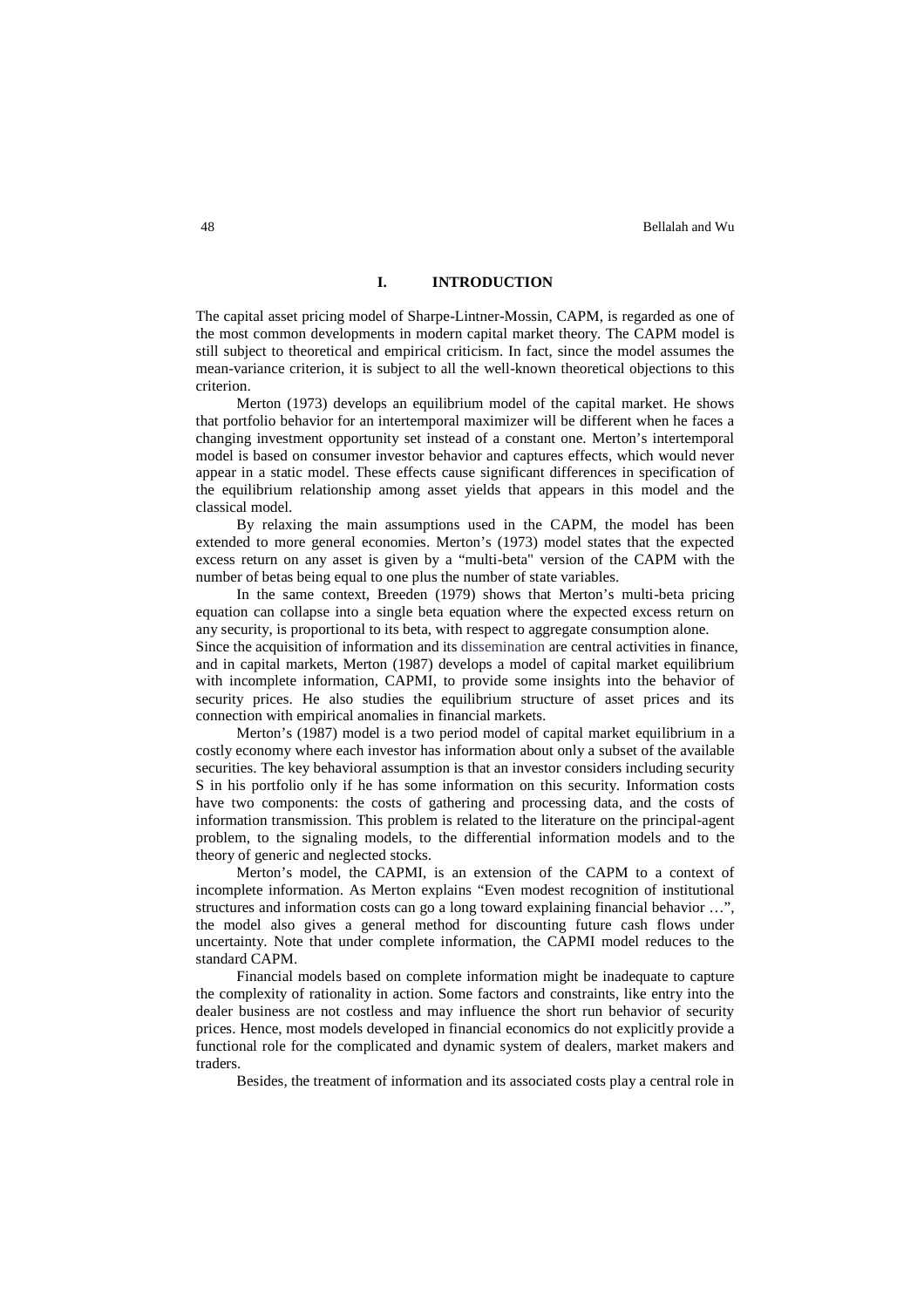capital markets. If an investor does not know about a trading opportunity, he will not act to implement an appropriate strategy to benefit from it. However, the investor must determine if potential gains are sufficient to warrant the costs of implementing the strategy.

From Merton's model (1987), it appears that taking into account the effect of incomplete information on the equilibrium price of an asset is similar to applying an additional discount rate to this asset's future cash flows. In fact, the expected return on the asset is given by the appropriate discount rate that must be applied to its future cash flows

In that context, the investor's set is incomplete when it does not contain full information on expected rate of return and return variability. In the Merton's framework, no stock is held on which the investor does not have complete information. This has the potential to explain why individual and institutional investors do spend huge amounts of money in research and development activities, securities and information analysis before deciding to include an asset in their portfolios.

Merton (1987) adopts most of the assumptions of the original CAPM and relaxes the assumption of equal information across investors. Besides, he assumes that investors hold only securities of which they are aware. This assumption is motivated by the observation that portfolios held by actual investors include only a small fraction of all available traded securities.

In Merton's (1987) model, the expected returns increase with systematic risk, firm-specific risk, and relative market value. The expected returns decrease with relative size of the firm's investor base, referred to in Merton's model as the "degree of investor recognition".

The model shows that an increase in the size of the firm's investor base will lower investors' expected return and, all else equal, will increase the market value of the firm's shares. The main distinction between Merton's model and the standard CAPM is that investors invest only in the securities about which they are "aware". This assumption is referred to as incomplete information. However, the more general implication is that securities markets are segmented.

Merton's model is based on the assumption that there are several factors in addition to incomplete information that may explain this behavior for individuals and institutions. Hence, the presence of prudent-investing laws and traditions and other regulatory constraints can rule out investment in a particular firm by some investors. Using this assumption, Merton shows that the expected return depend on other factors in addition to market risk.

The main intuition behind this result is that the absence of a firm-specific risk component in the CAPM comes about because such risk can be eliminated (through diversification) and is not priced. It appears from Merton's model that the effect of incomplete information on expected returns is greater the higher the firm's specific risk and the higher the weight of the asset in the investor's portfolio. The effect of Merton's non-market risk factors on expected returns depend on whether the asset is widely held or not.

The intuition behind Merton's model is that investors consider only a part of the opportunity set, and that full diversification is not possible and that firm specific risk is priced in equilibrium.<sup>1</sup>

We describe in this paper the Capital market structure, asset value and the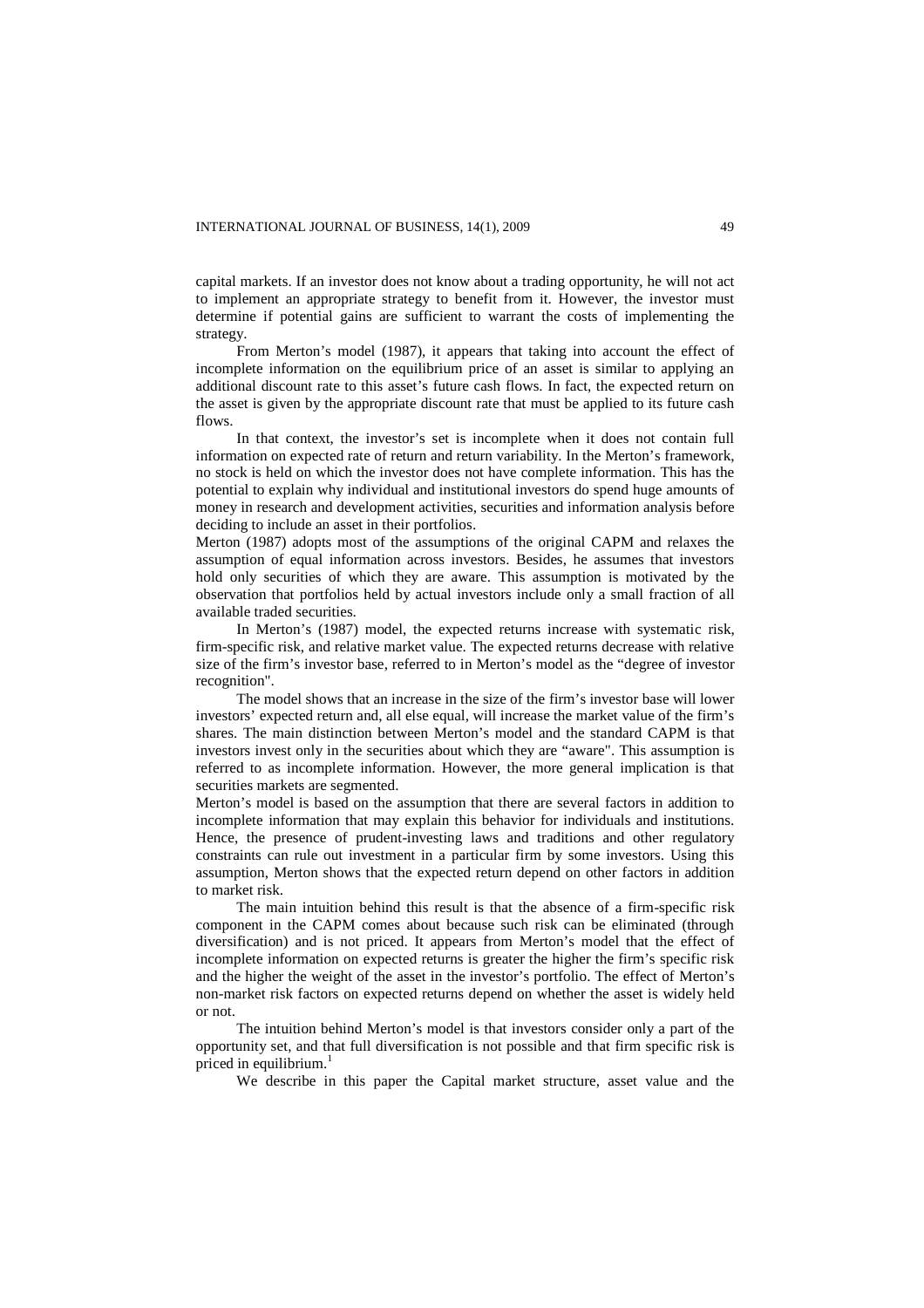economic model. We use the classical dynamic programming principle to obtain the Hamilton-Jacobi-Bellman equation. This allows to derive the equilibrium market equation for all investors. Two cases are studied: the constant investment opportunity set and the general case.

Our analysis derives the extended equilibrium market equation and the security market line of the classical capital asset pricing model of Merton (1987) in continuous time. We provide the continuous time analog to Merton's (1987) security market line. The assumption of a constant investment opportunity set represents a sufficient condition for investors to behave as if they were single-period maximizers. It is also sufficient for the equilibrium return relationship specified by Merton's (1987) simple capital asset pricing model to obtain. We show that a generalization of Merton's (1973) 'multi-beta' asset pricing model obtains in this economy in the presence of shadow costs of incomplete information.

We derive the corresponding equilibrium market equation and the continuous time security market line of the intertemporal capital asset pricing model with incomplete information.

Our analysis provides two central results. The first result indicates that in the presence of a riskless asset and information costs regarding the n risky assets in the economy, (i) there exists a unique pair of efficient portfolio known as mutual funds, and (ii) the return distribution on the risky fund is log-normal.

The second result is a "Three Funds" theorem. It shows that all individuals in our economy within information uncertainty, regardless of their preferences, may attain their optimal portfolio positions by investing in at most 3 funds. These funds may be chosen to be: (i) the instantaneously riskless asset; (ii) the asset having the highest correlation with the state variable; and (iii) the market portfolio.

The structure of the paper is as follows. Section II presents our intertemporal model and the optimal portfolio under incomplete information. Section III provides some explicit optimal solutions for the case of CRRA utility functions.

## **II. THE ECONOMIC MODEL AND THE OPTIMAL PORTFOLIO UNDER INCOMPLETE INFORMATION**

#### **A. Capital Market Structure, Asset Value and the Economic Model**

The model is based on the standard assumptions of a perfect market and continuous trading. Prices of assets follow Ito processes (continuous and not differentiable). Under the assumptions of continuous trading and a Markov structure, the first two moments of the distributions are sufficient statistics. It is assumed that there are n risky assets and one "instantaneously risk-less" asset. The riskless asset corresponds to the borrowing and lending rate on short government bonds.

The model in this paper is very similar in spirit to the models in Merton (1971, 1973), Breeden (1979), Adler and Dumas (1983) and Bellalah and Bellalah (2003). In the interest of brevity, common facets of this model will only be sketched. The unfamiliar reader may refer to those early developments of the model. Investors are price takers in perfectly competitive capital markets. They can trade continuously and trading takes place only at equilibrium prices. In terms of Merton (1973) terminology, the investment opportunity set may be stochastic. The state variables need not be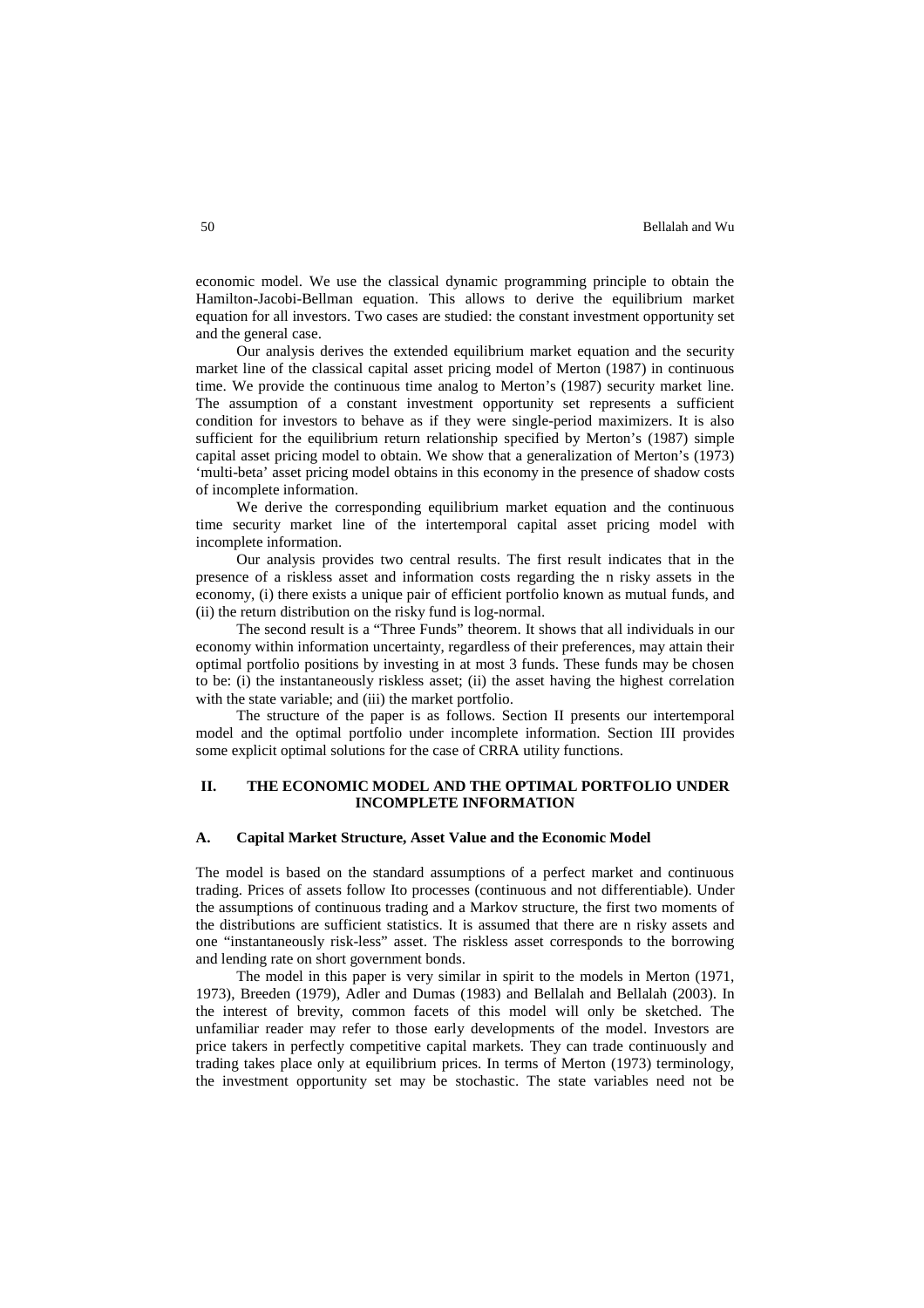restricted in number.

As usual, to be consistent with general equilibrium, prices must be recognized to be endogenously determined using supply and demand. All random shocks may affect both the supplies and demands for assets. All these shocks to the economy are captured as elements of the state vector. This vector describes the state of the world. For example asset prices and dividends can depend on time and the state variables.

We consider an economy in which there are K investors in the markets. Each investor can invest his wealth in n risky assets, (stocks). The prices of these assets satisfy the following dynamics

$$
\begin{cases} dP_i(t) = P_i(t)[b_i + \lambda_i]dt + P_i(t)\sigma_i dB_i(t), \\ P_i(0) = P_i, \qquad i = 1, 2, ..., n \end{cases}
$$
 (1)

There is a riskless asset, (a bond) whose price satisfies the following dynamics:

$$
dP_0(t) = rP_0(t) dt, \qquad P_i(0) = p_0
$$
 (2)

where  $b_i$  represents the instantaneous expected rate of return for different stocks,  $\lambda_i$  is the information cost of asset i. The term  $\sigma_i$  is the instantaneous volatility and  $\gamma$  is the interest rate. They are all assumed to be bounded. The terms  $B_1(t), B_2(t), \dots, B_n(t)$  are n one-dimensional mutually dependent Brownian motions. They represent the external sources of uncertainty in the markets with correlation coefficients  $\rho_{i,j}$ , for i, j = 1,2, $\dots$ n.

At each moment, the k th investor,  $k = 1, 2, \dots, K$  can invest his money in the various assets. We denote by  $W^{k}(t)$  his wealth and by  $x_i^{k}$ ,  $i = 1, 2, \dots, n$  the

proportion of his wealth in i th stock. The term  $c^{k}(t)$  is the consumption rate, so the wealth of the k th investor satisfies the following accumulation equation:

$$
\begin{cases} dW^{k}(t) = W^{k}(t) \left[ \sum_{i=1}^{n} x_{i}^{k}(b_{i} + \lambda_{i} - r) + r \right] dt \\ - c^{k}(t) dt + W^{k}(t) \sum_{i=1}^{n} x_{i}^{k} \sigma_{i} dB_{i}(t) \\ W^{k}(0) = W_{0}^{k} \end{cases}
$$
(3)

As in Breeden (1979), it is possible that fluctuations in some of the elements of the state vector do not affect any individual's expected utility of lifetime consumption, given the individual's wealth. A distinction can be made between state variables that affect at least one individual's expected utility, given his wealth. In this case, we define the state vector, s that contains those state variables that do affect at least one individual's expected utility given his wealth. Each individual's expected utility of lifetime consumption may be written as a function of his wealth, the vector of state variables, and time. The state variables are referred to as the state vector or as the vector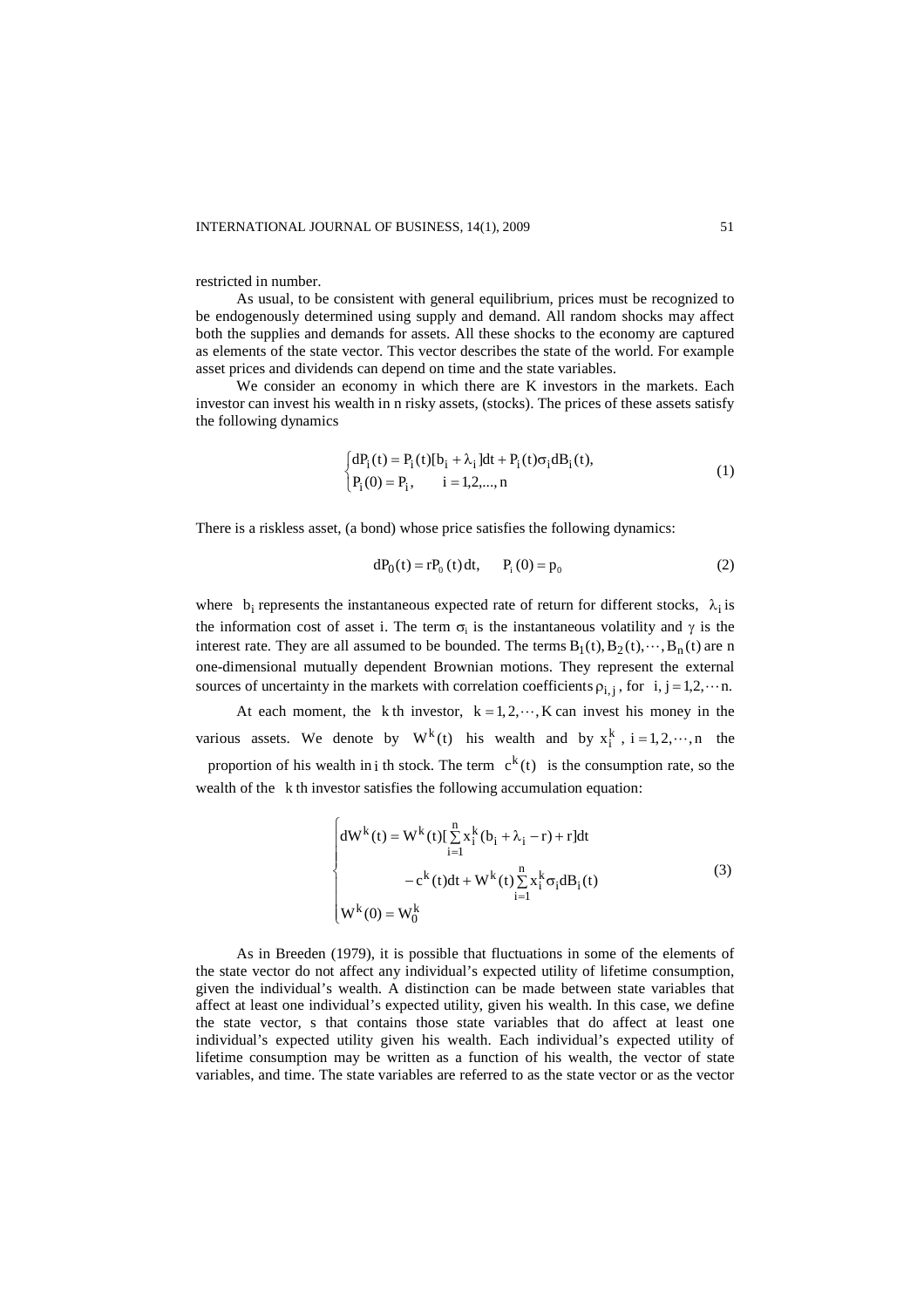of state variables.

We introduce one relevant state variable S, whose dynamic is

$$
\begin{cases} dS(t) = S(t)bdt + S(t)\sigma db(t), \\ S(0) = s_0, \end{cases}
$$
 (4)

where  $B(t)$  is one-dimensional Brownian motion which is dependent on  $B_i(t)$  with correlation coefficients  $\rho_{0,i}$ , for  $i = 1, 2, \dots n$ .

In this standard literature, each investor is assumed to maximize the expected value at each instant of a time additive and state-independent von Newmann-Morgenstern utility function for lifetime consumption. A quasi-concave utility and bequest functions of consumption and terminal wealth are used. At each instant, the individual k chooses an optimal rate of consumption and an optimal portfolio of risky assets.

The investor chooses his portfolio and consumption rate to maximize the following expected utility function

$$
E[j_0^T U^k (c^k(t), S(t), t) dt + h)(W^k(T), S(T)]
$$
\n(5)

We denote by  $J^k(W^k, S, t)$  the maximum expected utility of lifetime consumption that is obtainable with wealth and opportunities S at time t .

From the classical dynamic programming principle, we can obtain the Hamilton-Jacobi-Bellman equation.

$$
\begin{cases}\n\frac{\partial J^k}{\partial t} + \max_{(x_i^k, e^k)} \{U^k (c^k, S, t) + \frac{\partial J^k}{\partial w^k} W^k [\sum_{i=1}^n x_i^k (b_i + \lambda_i - r) + r] \\
-\frac{\partial J^k}{\partial W^k} c^k + \frac{\partial J^k}{\partial S} bS + \frac{1}{2} \frac{\partial^2 J^k}{\partial (W^k)^2} (W^k)^2 \sum_{i=1}^n \sum_{j=1}^n x_i^k x_j^k \sigma_i \sigma_j \rho_{i,j} \\
+\frac{1}{2} \frac{\partial^2 J^k}{\partial S^2} S^2 \sigma^2 + \frac{\partial^2 J^k}{\partial W^k \partial S} W^k \sum_{i=2}^n x_i^k \sigma_i \sigma S \rho_{0,j} \} = 0, \quad t \in [0, T]\nJ^k(W^k, S, T) = h(W^k, S)\n\end{cases} (6)
$$

From  $n+1$  first-order conditions, we have the equations for the optimal  $c^k = c^k(W^k, S, t)$  and  $x_i^k = x_i^k(W^k, S, t)$ ,  $i = 1, 2, \dots n$ . In fact, first order conditions for an interior maximum may be stated as:

$$
U_{c}^{k}(c^{k}, S, t) = J_{w}^{k}(W^{k}, S, t)
$$
  
\n
$$
\frac{\partial J^{k}}{\partial W}(b_{i} + \lambda_{i} - r) + \frac{\partial^{2} J^{k}}{\partial (W^{k})^{2}} W^{k} \sum_{j=1}^{n} x_{j}^{k} \sigma_{i} \sigma_{j} \rho_{i,j} + \frac{\partial^{2} J^{k}}{\partial W \partial S} S \sigma_{i} \sigma \rho_{0,i} = 0
$$
\n(7)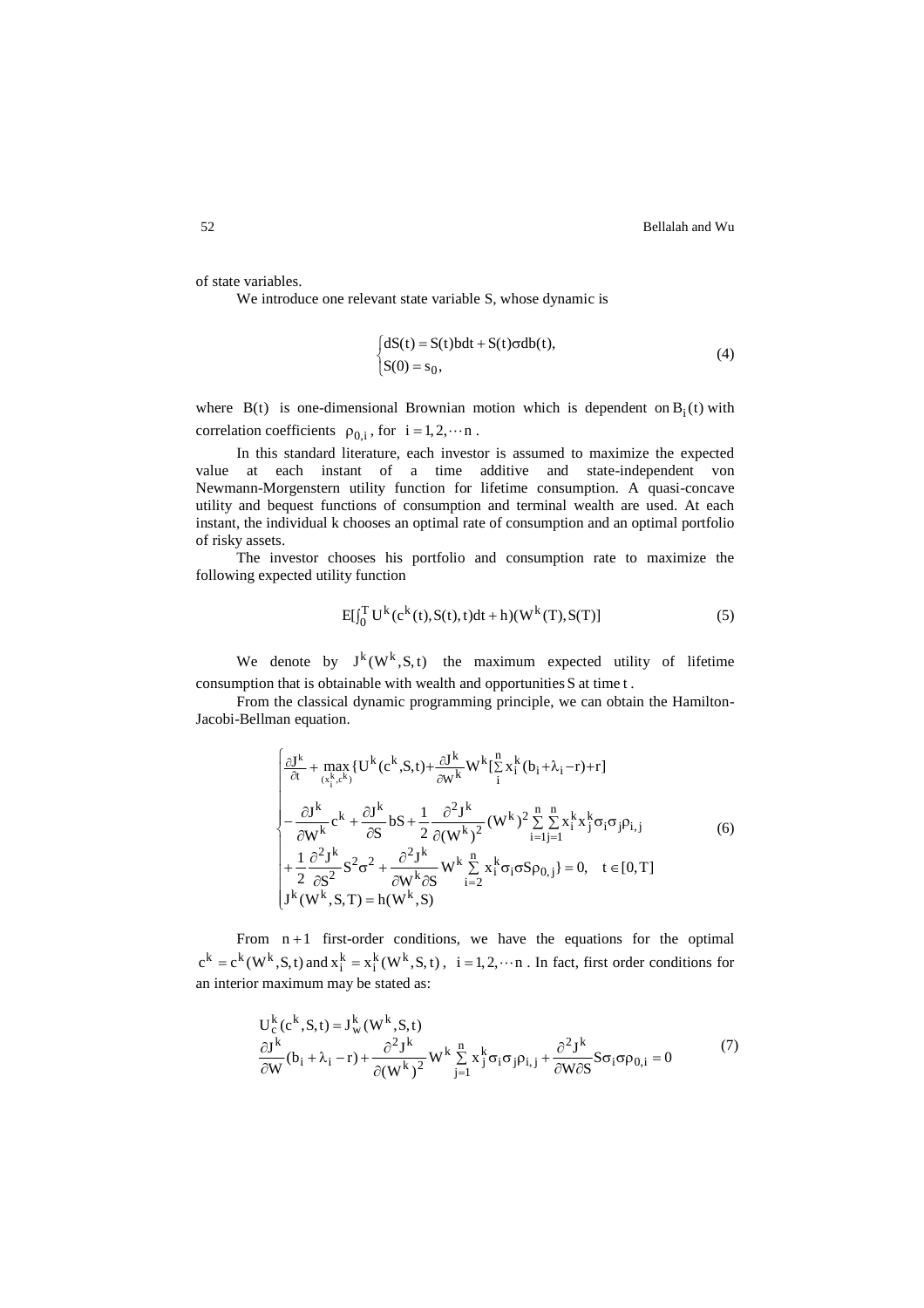The first equation is the usual intertemporal envelope condition to equate the marginal utility of current consumption to the marginal utility of future consumption (wealth). The second equation shows the linearity in the portfolio demands.

We denote the kth investor's demand function as  $d_i^k = x_i^k W^k$ , so we have

$$
d_i^k = x_i^k W^k = A^k \sum_{j=1}^n v_{i,j} (b_j + \lambda_j - r) + H^k \sum_{j=1}^n \sigma_j \sigma S \rho_{0,j} v_{i,j}, \quad i = 1, 2, \dots, n
$$
 (8)

where the  $v_{i,j}$  are the elements of the inverse matrix of the instantaneous variance-covariance matrix of return,  $\Omega = (\sigma_{i,j})$ ,  $\sigma_{i,j} = \rho_{i,j} \sigma_i \sigma_j$ , and

$$
A^{k} = -\frac{J_{w}^{k}}{\frac{\partial^{2} J^{k}}{\partial W^{2}}} = -\frac{U_{c}}{U_{cc} \frac{\partial c^{k}}{\partial W^{k}}}
$$

$$
H^{k} = -\frac{\frac{\partial^{2} J^{k}}{\partial W \partial S}}{\frac{\partial^{2} J^{k}}{\partial W^{2}}} = -\frac{\frac{\partial c^{k}}{\partial S}}{\frac{\partial c^{k}}{\partial W^{k}}}
$$
(9)

Equation (8) can be used to show that all investors' optimal portfolios can be represented as a combination of some portfolios or mutual funds. Condition (8) provides the individual's optimal risky asset portfolio in the presence of information uncertainty. The conditions provide the individual's optimal risky asset portfolio. They state that the indirect marginal utility of another unit of consumption must equal the indirect marginal utility of wealth for an optimal policy. Using these expressions for  $A^k$  and  $H^k$ , the demand function in equation (8) can be seen as having two components. The first term  $A^{k} \sum_{j=1}^{n} v_{i,j} (b_j + \lambda_j - r)$  is the standard demand function for a risky asset by a single period mean-variance maximizer. The term A indicates the reciprocal of the investor's absolute risk aversion. The second term  $H^{k} \sum_{j=1}^{n} \sigma_j \sigma S \rho_{0,j} v_{i,j}$  indicates the investor demand for an asset as a vehicle to hedge against "unfavorable" shifts in the investment opportunity set.

Some further results could be gained by restricting the class of utility functions. We can also add some simplifying assumptions to restrict the structure of the opportunity set.

In the following analysis, we derive the equilibrium market equation for all investors. We consider two cases: the constant investment opportunity set and the general case

#### **First case: the case of a constant investment opportunity set**

In this situation, the distribution of prices is lognormal for all assets. The assumption of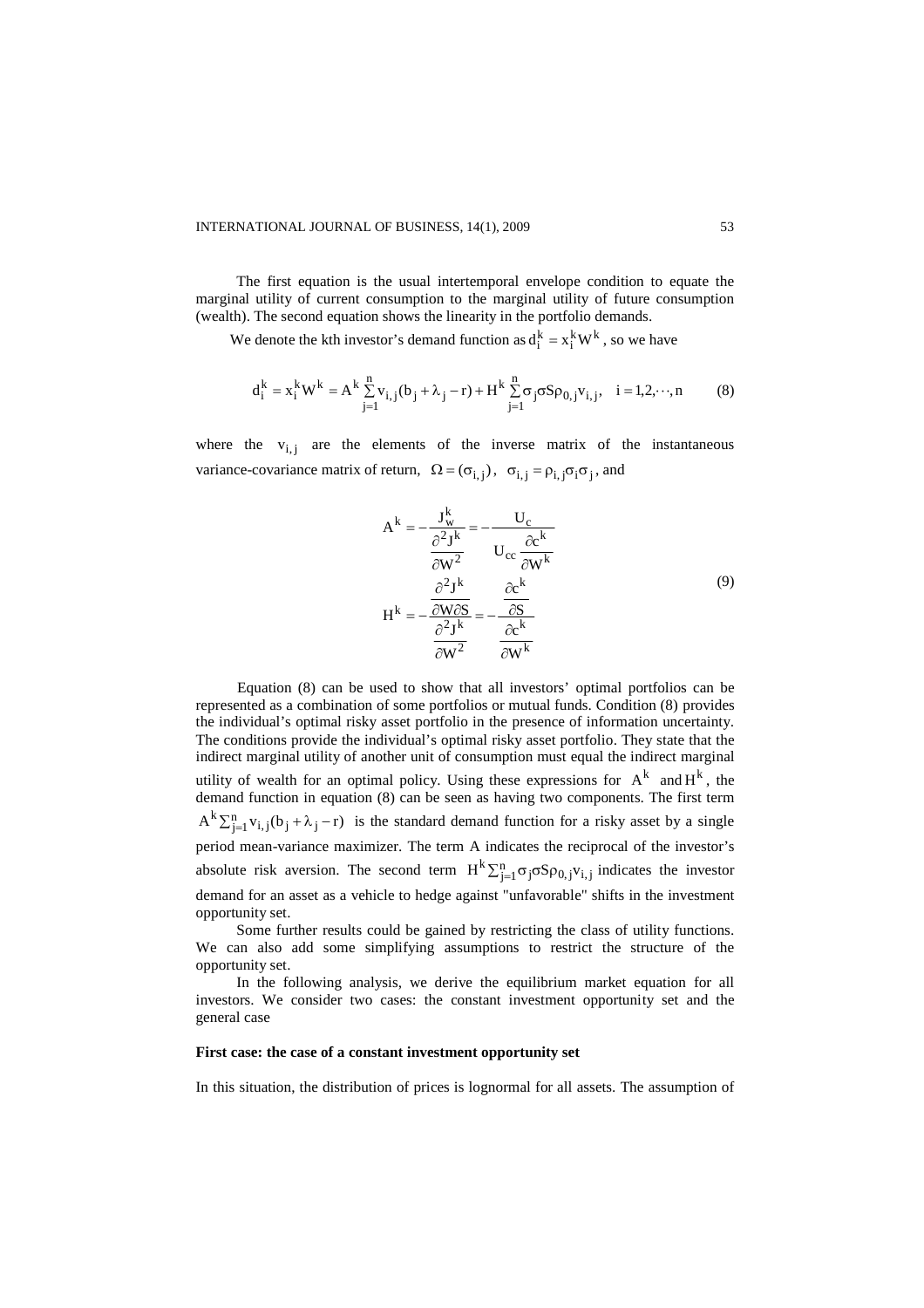a constant investment opportunity set is a sufficient condition for investors to behave as if they were single period maximizers. It is also a sufficient condition for the equilibrium return relationship specified by the CAPMI of Merton (1987) to obtain.

We assume that all risky assets are independent of preference, i.e. the state variable, at this case,  $\rho_{0,j} = 0$ ,  $j = 1, 2, \dots n$ . So equation (8) indicating the demand for the i th asset by the k th investor reduces to

$$
d_i^k = x_i^k W^k = A^k \sum_{j=1}^n v_{i,j} (b_j + \lambda_j - r), \quad i = 1, 2, \dots, n
$$
 (10)

This demand corresponds also to the same demand that a one-period risk-averse mean-variance investor would have. In the presence of homogeneous expectations, about the opportunity set, the ratio of the demands for risky assets will be independent of preferences, and the same for all investors. Further, similar to the Theorem 1 in Merton, we have the following theorem:

**Theorem 1:** Consider an economy with n risky assets whose returns are log-normally distributed. In the presence of a riskless asset and information costs regarding the n risky assets, we have the following results: (i) there exists a unique pair of efficient portfolios known as mutual funds: the first one contains only the riskless asset and the second comprises only risky assets. These portfolios are independent of preferences, wealth distribution, or time horizon. All investors will be indifferent between choosing portfolios from among the original  $(n + 1)$  assets or from these two funds in the presence of incomplete information; (ii) the return distribution on the risky fund is log-normal; and (iii) the weight of the risky fund's assets invested in the  $k_{th}$  asset is given by the following expression:

$$
\frac{\sum_{j=1}^{n} v_{k,j}(b_j + \lambda_j - r)}{\sum_{i=1}^{n} \sum_{j=1}^{n} v_{i,j}(b_j + \lambda_j - r)}
$$
 (k = 1,2,...,n).

This theorem represents a continuous-time version of the separation theorem in Markowitz-Tobin and Merton (1987). The holdings in the risky portfolio indicate the optimal combination of risky assets. Then we let the aggregate demand functions  $D_i = \sum_{k=1}^{k} d_i^k$ , and  $A = \sum_{k=1}^{k} A^k$ ,  $x_i = \frac{D_i}{M}$  $x_i = \frac{D_i}{M}$ , where M is the (equilibrium) value of all assets i.e. the market value, so

$$
x_i M = D_i = A \sum_{j=1}^{n} v_{i,j} (b_j + \lambda_j - r), \quad i = 1, 2, \dots, n
$$

and we have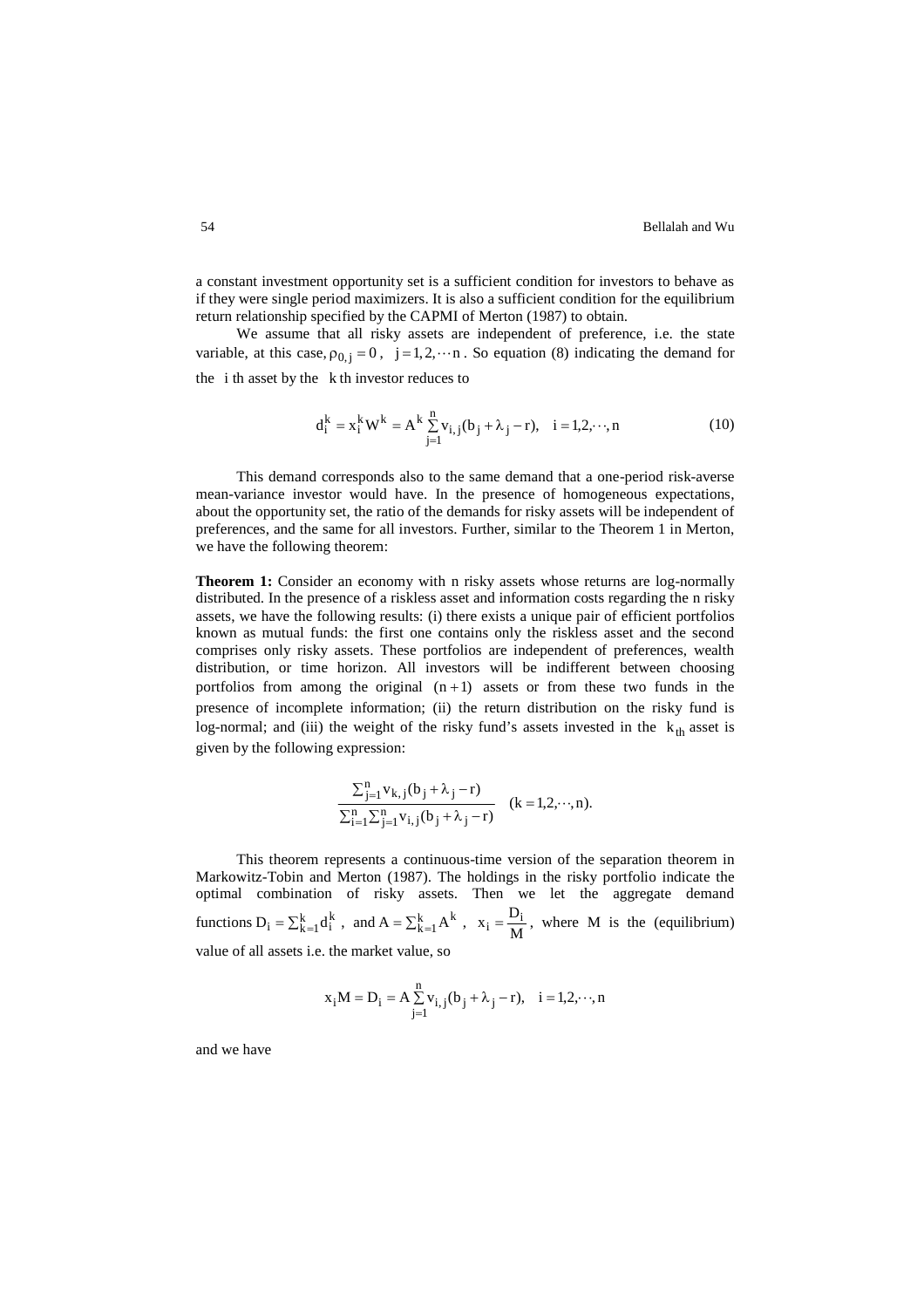$$
b_{i} + \lambda_{i} - r = \frac{M}{A} \sum_{j=1}^{n} x_{j} \sigma_{i} \sigma_{j} \rho_{i,j}, \quad i = 1, 2, \cdots, n
$$
 (11)

We define  $b_M = \sum_{i=1}^n x_i (b_i - r)$  as the expected return rate on the market portfolio,  $\lambda_m = \sum_{i=1}^n x_i \lambda_i$  as the information cost rate on the market and  $\sigma_{i,M} = \sum_{i=1}^{n} x_j \sigma_i \sigma_j \rho_{i,j}$  as the covariance of the return on the i th stock with the return on the market portfolio,  $\sigma_M^2 = \sum_{j=1}^n x_j \sigma_{j,M}$  as the variance of the market portfolio respectively. Then we have

$$
b_i + \lambda_i - r = \frac{M}{A} \sigma_{i,M}, \quad i = 1, 2, \dots, n
$$
 (12)

Using the condition that the market portfolio is efficient in equilibrium, we can show that the equilibrium returns will satisfy "Merton's (1987)" simple model of capital market equilibrium with incomplete information.

Multiplying (12) by  $x_i$  and summing gives:

$$
b_M + \lambda_M - r = \frac{M}{A} \sigma_M^2 \tag{13}
$$

and

$$
b_i + \lambda_i - r = \beta_i (b_M + \lambda_M - r) \tag{14}
$$

where  $\beta_i = \frac{\sigma_{1,N}}{\sigma_M^2}$  $i = \frac{\sigma_{i,M}}{\sigma_M^2}$  $\beta_i = \frac{\sigma_{i,M}}{2}$  is the covariance of the return on the i th asset with the return on the

market portfolio.

This is the extended equilibrium market equation and the security market line of the classical capital asset pricing model of Merton (1987) in continuous time. In fact, this is the continuous time analog to Merton's (1987) security market line. The assumption of a constant investment opportunity set represents a sufficient condition for investors to behave as if they were single-period maximizers. It is also sufficient for the equilibrium return relationship specified by Merton's (1987) simple capital asset pricing model to obtain.

#### **Second case: The general case**

Unfortunately, the assumption of a constant investment opportunity set is not consistent with the facts. In practice, there is at least one element of the opportunity set which is directly observable. This is the case for the interest rate. The effect of a changing interest rate is often considered as a single instrumental variable representing shifts in the opportunity set.

This is the general case. We assume that there exists an asset (by convention, the nth one) whose expected return shows the maximum correlations with the state variable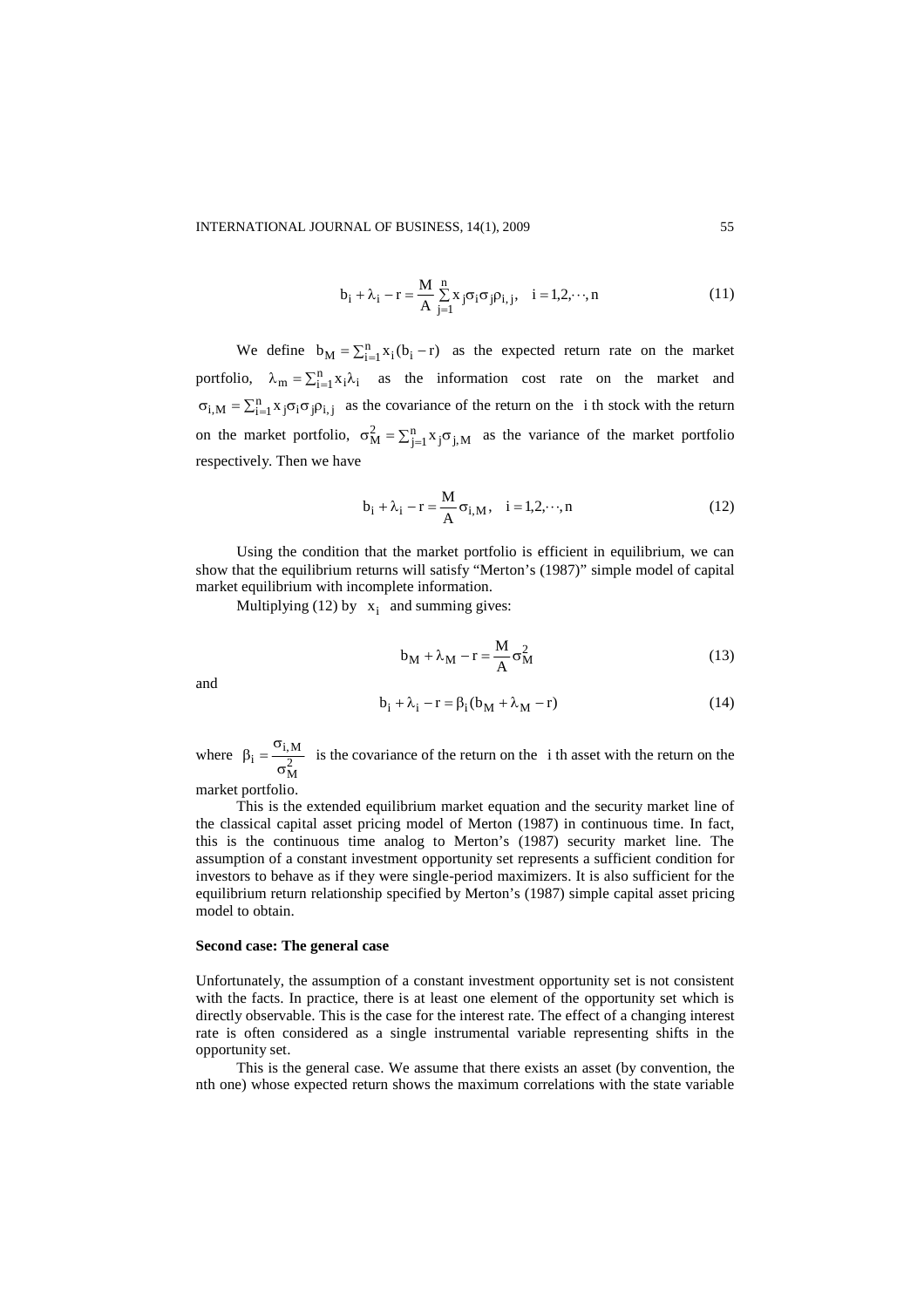S. We use the same definitions as those in the previous case.

We also let  $H = \sum_{k=1}^{k} H^k$ , from (8), we have

$$
x_i M = A \sum_{j=1}^{n} v_{i,j} (b_j + \lambda - r) + H \sum_{j=1}^{n} \sigma_j \sigma S \rho_{0,j} v_{i,j}
$$
(15)

Substituting (15) into (8), we get

$$
x_i^k W^k = \frac{A^k}{A} x_i M + (H^k - \frac{H A^k}{A}) \sum_{j=1}^n \sigma_j \sigma S \rho_{0,j} v_{i,j}, \quad i = 1, 2, \dots, n
$$
 (16)

This equation extends equation (A.2) in Breeden (1979) to account for the effects of information uncertainty. It provides the basis for the following allocation theorem which results immediately from individuals' portfolio demands. But, our theorem is a three fund theorem in the presence of information uncertainty.

**Theorem 2.** ("Three Funds" theorem): All individuals in our economy within information uncertainty, regardless of their preferences, may attain their optimal portfolio positions by investing in at most 3 funds. These funds may be chosen to be: (i) the instantaneously riskless asset; (ii) the asset having the highest correlation with the state variable; and (iii) the market portfolio.

Using equation (15), we can solve for the equilibrium expected returns on the individual assets. In this context, we obtain the following equation

$$
b_i+\lambda_i-r=\frac{M}{A}\sum\limits_{j=1}^nx_j\sigma_i\sigma_j\rho_{i,\,j}-\frac{H}{A}\sigma_i\sigma S\rho_{0,i}
$$

We let  $\sigma_{i,s} = \sigma_i \sigma S \rho_{0,i}$  as the covariance of the return on the ith stock with the state variable and  $\sigma_{M,S} = \sum_{i=1}^{n} x_i \sigma_{i,S}$  as the covariance of the return on the market portfolio with the state variable. So the equilibrium expected returns on the individual assets can be written as:

$$
b_i + \lambda_i - r = \frac{M}{A} \sigma_{i,M} - \frac{H}{A} \sigma_{i,s}, \quad i = 1, 2, \cdots, n
$$
 (17)

It is possible to show that a generalization of Merton's (1973) 'multi-beta' asset pricing model obtains in this economy in the presence of shadow costs of incomplete information. In fact, the model obtains in this economy when betas are measured with respect to aggregate wealth and the returns of assets that hedge against changes in the various state variables, we do the following: aggregate individuals' portfolio demands and substitute in equilibrium expected excess returns for the market portfolio  $b_M + \lambda_M - r$  and for assets perfectly correlated with the state variable  $b_n + \lambda_n - r$ .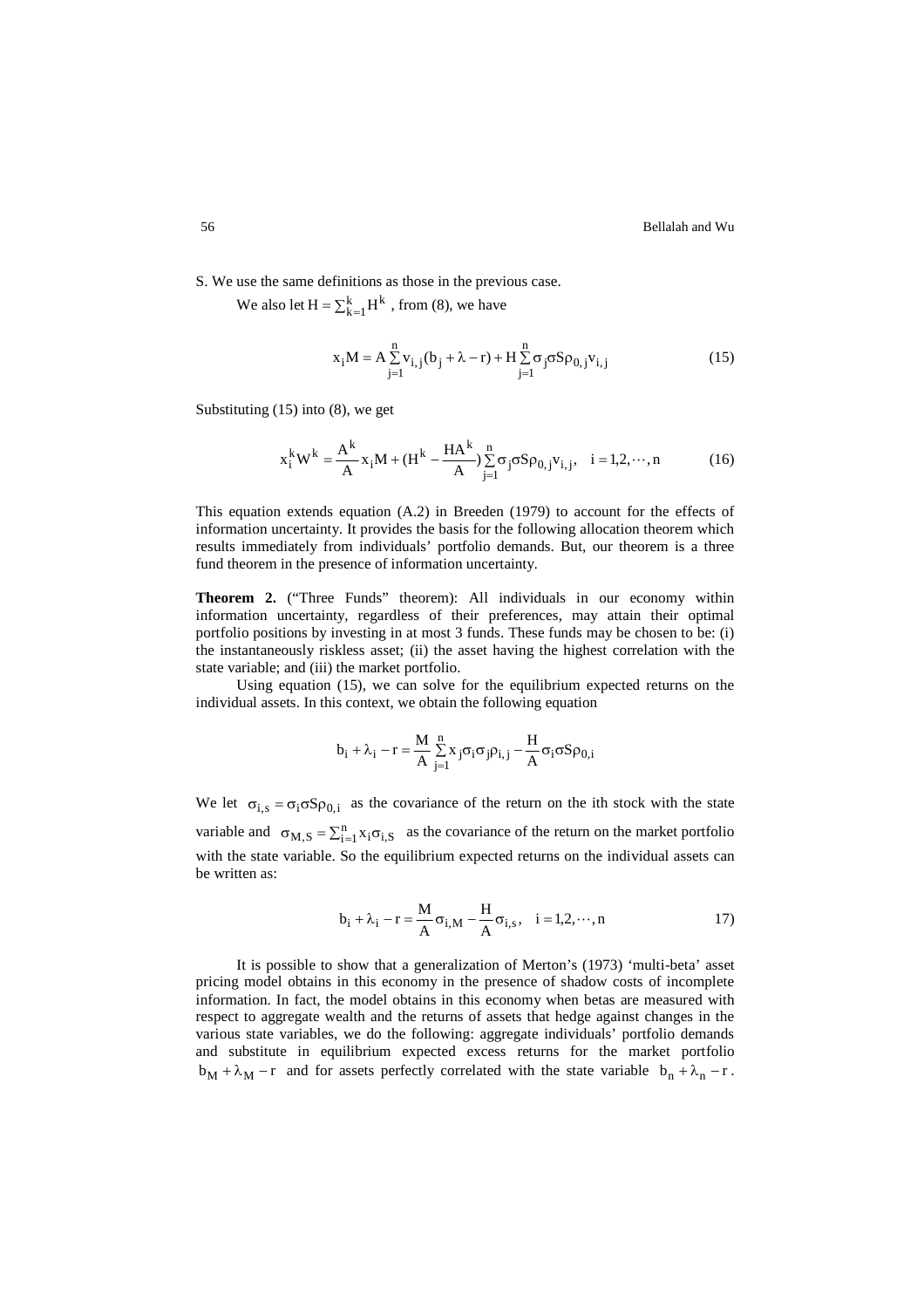Assuming that these assets exist and multiplying (17) by  $x_i$  and summing gives,

$$
b_M + \lambda_M - r = \frac{M}{A} \sigma_M^2 - \frac{H}{A} \sigma_{M,S}
$$
 (18)

and also, we have

$$
b_n + \lambda_n - r = \frac{M}{A} \sigma_{n,M} - \frac{H}{A} \sigma_{n,S}
$$
 (19)

So,

$$
b_i + \lambda_i - r = (\sigma_{i,M} \space \sigma_{i,S}) \begin{pmatrix} \sigma_M^2 & \sigma_{M,S} \\ \sigma_{n,M} & \sigma_{n,S} \end{pmatrix}^{-1} \begin{pmatrix} b_M + \lambda_M - r \\ b_n + \lambda_n - r \end{pmatrix}
$$
(20)

This equation reveals that in equilibrium, investors are compensated in terms of expected returns, for bearing market risk (or systematic risk). They are compensated also for bearing the risk of unfavorable shifts in the investment opportunity set. This equation is a natural generalization of the results in the standard security market line and the results in Merton's (1987) CAPMI. We also can write equation (20) as

$$
b_i + \lambda_i - r = \beta_{i,MSn} \begin{pmatrix} b_M + \lambda_M - r \\ b_n + \lambda_n - r \end{pmatrix}
$$
 (21)

where

$$
\beta_{i,MSn} = (\sigma_{i,M} \quad \sigma_{i,S}) \begin{pmatrix} \sigma_M^2 & \sigma_{M,S} \\ \sigma_{n,M} & \sigma_{n,S} \end{pmatrix}^{-1}
$$

This is the corresponding equilibrium market equation and the continuous time security market line of the intertemporal capital asset pricing model with incomplete information. The term  $\beta_{i,MSn}$  corresponds to the matrix of "multiple-regression" betas for all assets on the market and on the assets which are perfectly correlated with the state variables.

It is important to note that this "fundamental valuation equation" may be derived for any asset by using Ito's Lemma to find its expected instantaneous return from the asset price function, and then, by equating this drift rate to the equilibrium drift rates implied by the multi-beta model of (21). We can provide some explicit solutions for the case of CRRA utility functions.

#### **III. EXPLICIT OPTIMAL SOLUTION FOR CRRA UTILITY FUNCTION**

In this section, we consider an investor who only invests in one category of risky assets, (stocks) for which the price  $P_1$  satisfies,

$$
\int dP_1(t) = P_1(t)[b_1 + \lambda_1]dt + P_1(t)\sigma_1 dB_1(t)
$$
  
\n
$$
P_1(0) = P_1
$$
\n(22)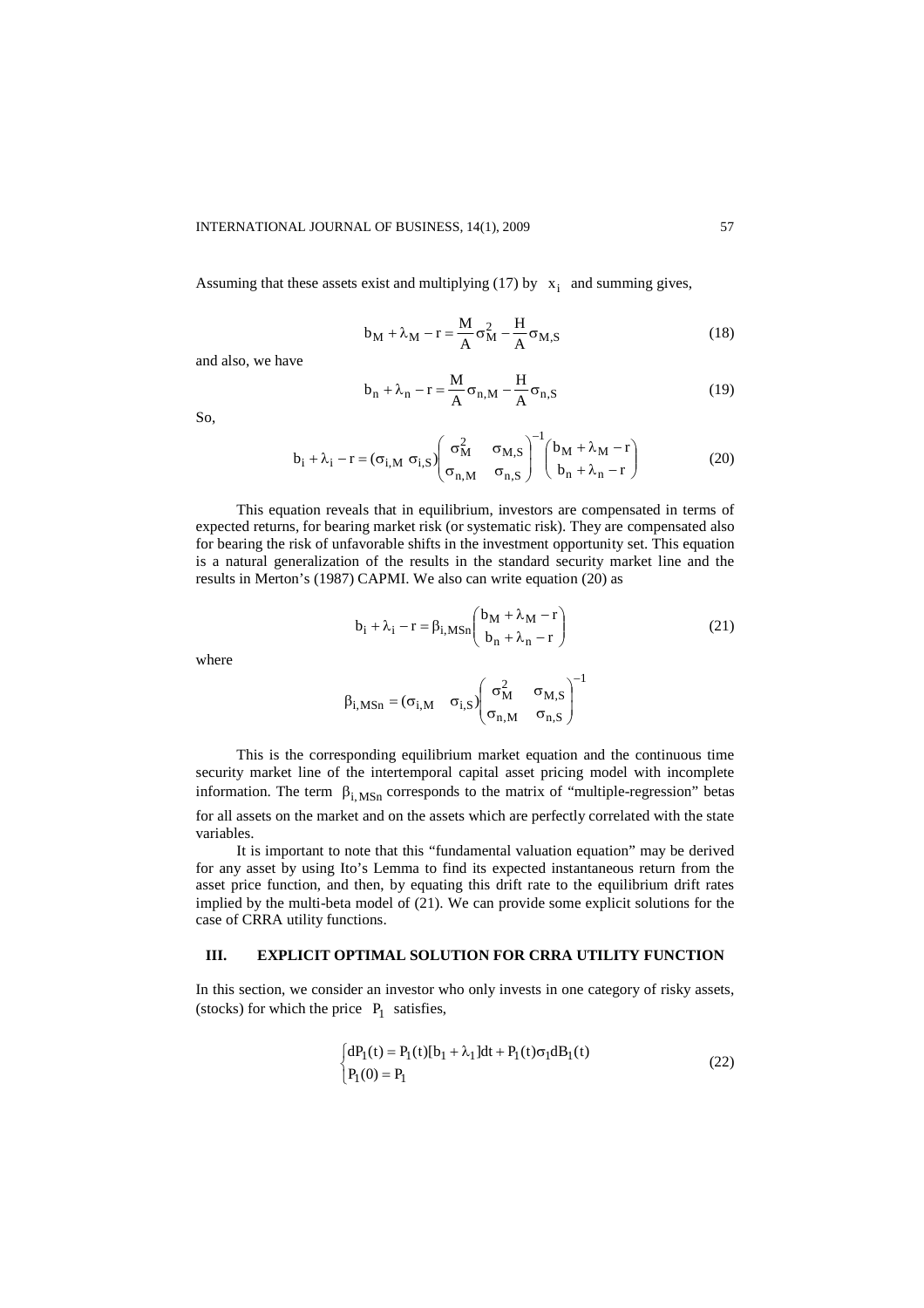and in one riskless asset, (the bond), whose price satisfies:

$$
dP_0(t) = rP_0(t)dt, \quad P_0(0) = P_0
$$
\n(23)

where  $b_1$  represents the instantaneous expected rate of return in the stock,  $\lambda_1$  is the information cost rate,  $\sigma_1$  is the instantaneous volatility and r is the interest rate. They are all assumed to be bounded. The term  $B_1(t)$ , is one -dimensional Brownian motion. It represents the external sources of uncertainty in the market.

At each moment, the investor can invest his money in these two kinds of assets. We denote by  $W(t)$  his wealth and by x the proportion of his wealth in the stock. The term  $(1-x)$  is the proportion in the bond,  $c(t)$  is the consumption rate, so the wealth of the investor satisfies the following equation:

$$
\begin{cases} dW(t) = W(t)[x(b_1 + \lambda_1 - r) + r]dt \\ -c(t)dt + xW(t)\sigma_1 dB_1(t) \end{cases}
$$
(24)  

$$
W(0) = W_0
$$

We introduce one relevant state variable S, whose dynamic is

$$
\begin{cases} dS(t) = S(t) bdt + S(t) \sigma dB(t), \\ S(0) = s_0, \end{cases}
$$
 (25)

where B(t) is one dimensional Brownian motion which is dependent on  $B_1(t)$  with correlation coefficients  $\rho_{0,1}$ .

The investor wants to choose his strategy  $x$  and consumption rate  $c(t)$  to maximize the following expected utility function

$$
J(W_0) = \max_{x,c} E[\int_0^T \frac{e^{-rt}}{1-a} e^{1-a}(t) S^{1-a}(t) dt + e^{-rT} \frac{W^{1-a}(T) S^{1-a}(T)}{1-a}],
$$
 (26)

where r and a are constants,  $r > 0$ ,  $0 < a < 1$ .

We refer to this utility function as the Constant Relative Risk Aversion (CRRA) case. We want to obtain the explicit optimal proportion  $x^*$ , consumption rate  $c^*(t)$  and value function for this case. The admissible strategy  $(x^*, c^*(t))$  is called an optimal strategy which attains the maximum of  $J(W_0)$ .

The idea to get the optimal solution comes from the technique to solve celebrated LQ (linear quadratic) problems in optimal control theory. This method is developed in Wu and Xu (1996).

From (24) and (25), we first have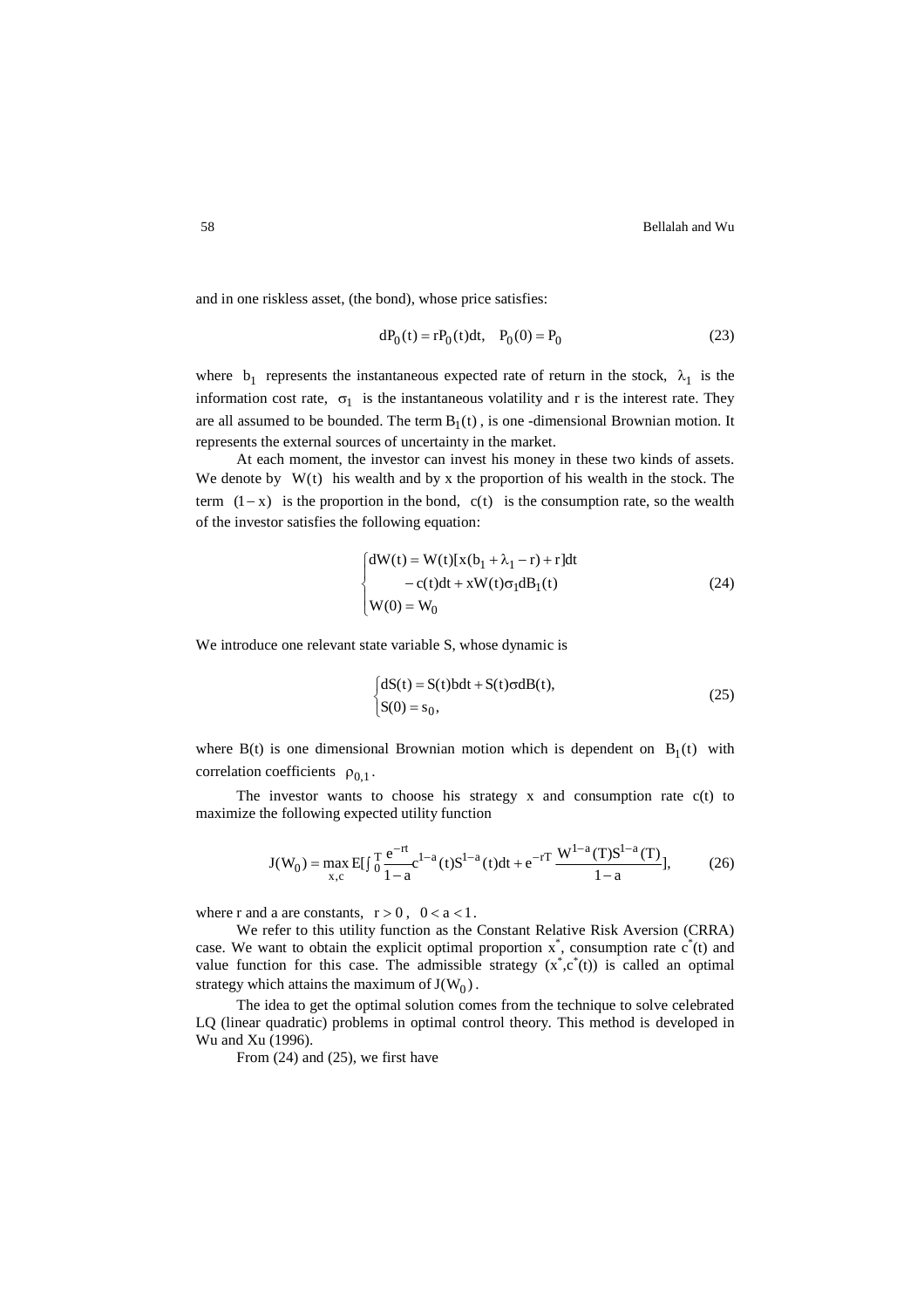INTERNATIONAL JOURNAL OF BUSINESS, 14(1), 2009 59

$$
\begin{cases} dW^{1-a}(t) = W^{1-a}(t)(1-a)[x(b_1 + \lambda_1 - r) + r]dt - W^a(t)(1-a)d(t)dt \\ \qquad - \frac{1}{2} W^{1-a}(t)a(1-a)x^2 \sigma_1^2 dt + W^{1-a}(t)(1-a)x\sigma_1 dB_1(t) \\ W^{1-a}(0) = W_0^{1-a} \end{cases} \tag{27}
$$

and

$$
\begin{cases} dS^{1-a}(t) = S^{1-a}(t)(1-a)bdt - \frac{1}{2}S^{1-a}(t)a(1-a)\sigma^2 dt + S^{1-a}(t)(1-a)\sigma dB(t), \\ S^{1-a}(0) = s_0^{1-a} \end{cases} (28)
$$

So

$$
\begin{cases}\nd[W^{1-a}(t)S^{1-a}(t)] = W^{1-a}(t)S^{1-a}(t)[(1-a)(x(b_1 + \lambda_1 - r) + r) + (1-a)b \\
-\frac{1}{2}a(1-a)x^2\sigma_1^2 - \frac{1}{2}a(1-a)\sigma^2 + \rho_{0,1}(1-a)^2x\sigma\sigma_1]dt \\
-W^{-a}(t)S^{1-a}(t)(1-a)c(t)dt + W^{1-a}(t)S^{1-a}(t)(1-a)\sigma dB(t) \\
+ W^{1-a}(t)S^{1-a}(t)(1-a)x\sigma_1 dB_1(t) \\
W^{1-a}(0)S^{1-a}(0) = W_0^{1-a}S_0^{1-a}\n\end{cases} (29)
$$

We let  $Q(t)$  be a nonnegative deterministic smooth function satisfying  $Q(T)=1$ whose dynamics will be given latter. Applying Itô's formula to  $\frac{C}{1-a}W^{1-a}(t)S^{1-a}(t)Q(t)$  $e^{-rt}$   $W^{1-a}$  (t)  $e^{1-a}$  $\frac{f(x)}{-a}$  (t)S<sup>1-a</sup> (t)Q(t) from 0 to T and taking expectation on both sides, we have

$$
E \frac{e^{-rT}}{1-a} W^{1-a} (T) S^{1-a} (T) Q(T) = \frac{1}{1-a} W_0^{1-a} S_0^{1-a} Q(0)
$$
  
+
$$
E \int_0^T \{ \frac{e^{-rT}}{1-a} W^{1-a} (t) S^{1-a} (t) Q(t) [-r + (1-a)(x(b_1 + \lambda_1 - r) + r) + (1-a)b - \frac{1}{2} a(1-a)x^2 \sigma_1^2 - \frac{1}{2} a(1-a) \sigma^2 + \rho_{0,1} (1-a)^2 x \sigma_1 \} - \frac{e^{-rt}}{1-a} W^{-a} (t) S^{1-a} (t) Q(t) (1-a)c(t) + \frac{e^{-rt}}{1-a} W^{1-a} (t) S^{1-a} (t) \dot{Q}(t) \} dt.
$$

So we can write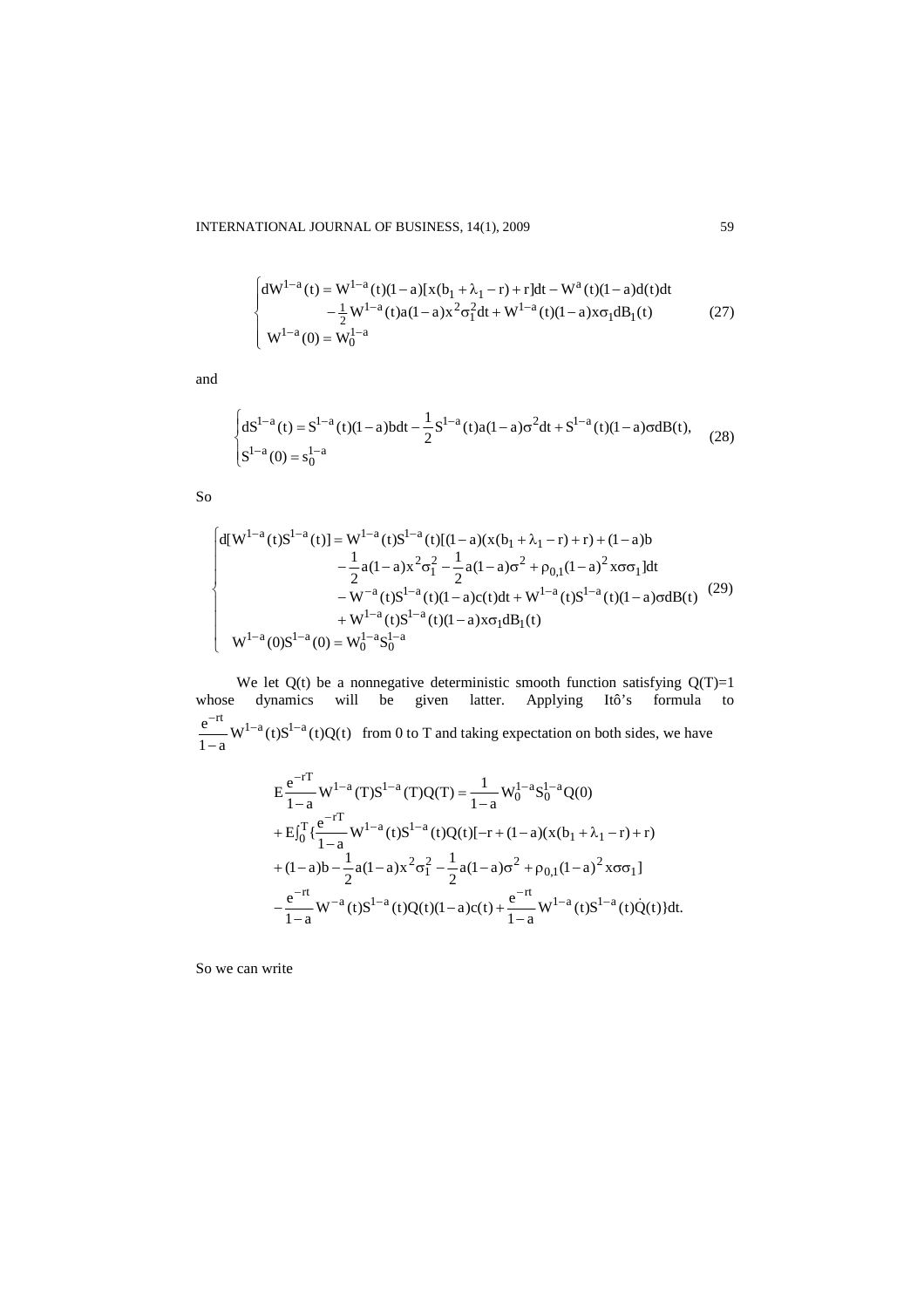60 Bellalah and Wu

$$
J(W_0) = \frac{1}{1-a} W_0^{1-a} S_0^{1-a} Q(0)
$$
  
+ 
$$
\max_{(x,c)} E \int_0^T \left\{ \frac{e^{-rt}}{1-a} S^{1-a}(t) [c^{1-a}(t) - (1-a)W^a(t)Q(t)c(t) - aW^{1-a}(t)Q^{-1-a}(t)Q(t)] \right\} dt
$$
  
- 
$$
= aW^{1-a} t Q^{1-\frac{1}{a}}(t) + \frac{e^{-rt}}{1-a} W^{1-a}(t) S^{1-a}(t) Q(t) [-\frac{1}{2}a(1-a)\sigma_1^2 x^2 + (\rho_{0,1}(1-a)^2 \sigma \sigma_1 + (1-a)(b_1 + \lambda_1 - r))x - (1-a)(\rho_{0,1}(1-a)\sigma \sigma_1 + b_1 + \lambda_1 - r)^2]
$$
  

$$
= \frac{e^{-rt}}{1-a} W^{1-a}(t) S^{1-a}(t) [\dot{Q}(t) - a r Q(t) + (1-a)bQ(t) - \frac{1}{2} a(1-a)\sigma^2 Q(t) + \frac{(1-a)(\rho_{0,1}(1-a)\sigma \sigma_1 + b_1 + \lambda_1 - r)^2}{2a\sigma_1^2} Q(t) + aQ^{1-\frac{1}{a}}(t)] dt
$$
  
= 
$$
\frac{1}{1-a} W_0^{1-a} S_0^{1-a} Q(0) + I + II + III
$$

Here

$$
I = \max_{(x,c)} E \int_0^T \frac{e^{-rt}}{1-a} S^{1-a}(t) [c^{1-a}(t) - (1-a)W^{-a}(t)Q(t)c(t) - aW^{1-a}(t)Q^{\frac{1-a}{a}}(t)]dt
$$
  

$$
II = \max_{(x,c)} E \int_0^T \frac{e^{-rt}}{1-a} W^{1-a}(t) S^{1-a}(t)Q(t) L(x) dt
$$

where

$$
L(x) = -\frac{1}{2}a(1-a)\sigma_1^2 x^2 + (\rho_{0,1}(1-a)^2 \sigma \sigma_1 + (1-a)(b_1 + \lambda_1 - r))x
$$

$$
-\frac{(1-a)(\rho_{0,1}(1-a)\sigma \sigma_1 + b_1 + \lambda_1 - r)^2}{2a\sigma_1^2}
$$

and

III = 
$$
\max_{(x,c)} E \int_0^T \frac{e^{-rt}}{1-a} W^{1-a}(t) S^{1-a}(t) [\dot{Q}(t) - a r Q(t) + (1-a) b Q(t)
$$
  
\n $- \frac{1}{2} a (1-a) \sigma^2 Q(t) + \frac{(1-a)(\rho_{0,1}(1-a) \sigma \sigma_1 + b_1 + \lambda_1 - r)^2}{2a \sigma_1^2} Q(t) + a Q^{1-\frac{1}{a}}(t) ] dt$ 

Now we let  $Q(t)$  be the solution of the following ordinary differential equation of Bernoulli type: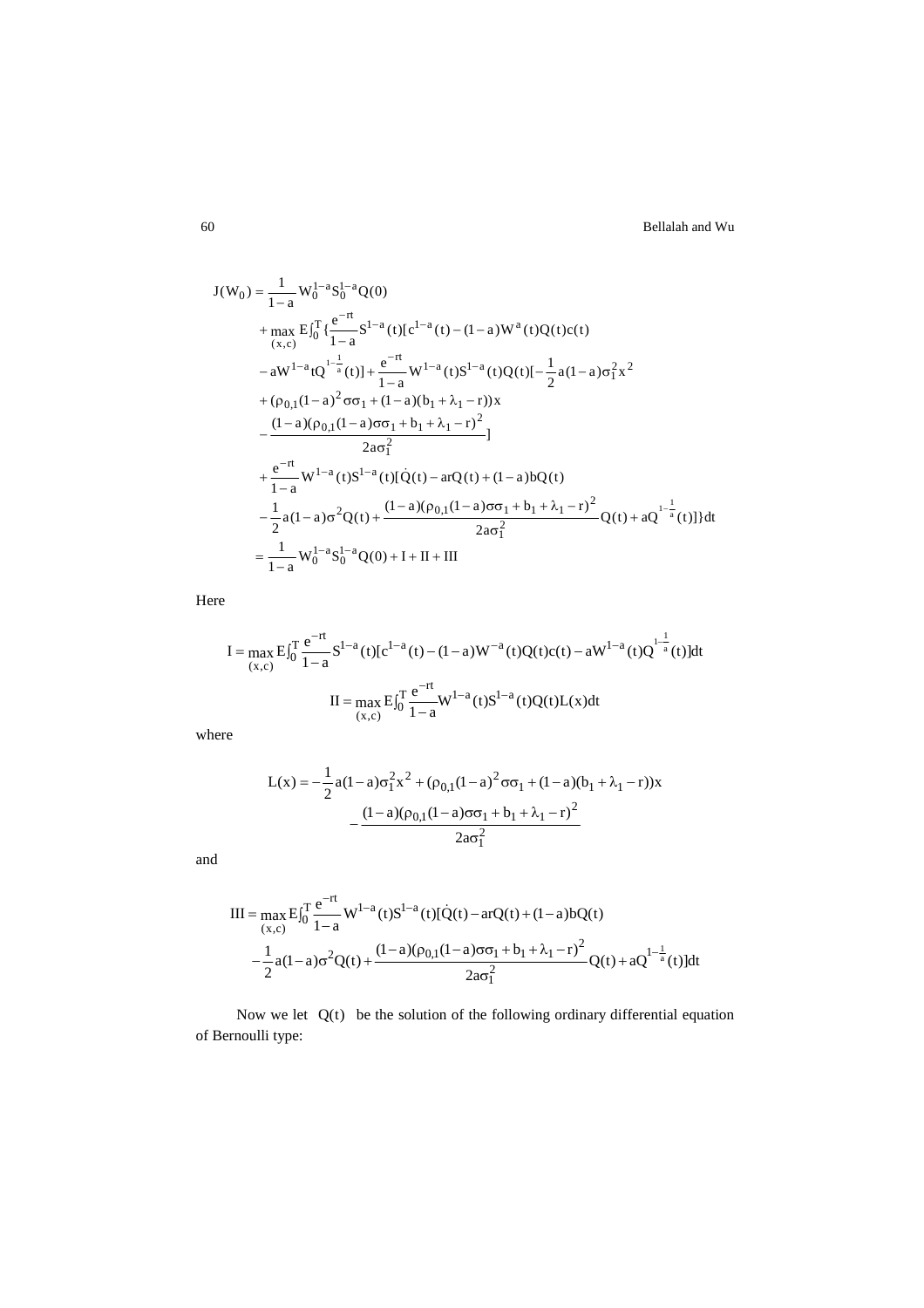$$
\begin{cases}\n-\dot{Q}(t) = MQ(t) + aQ^{1-\frac{1}{a}}(t) \\
Q(T) = 1, \quad t \in [0, T]\n\end{cases}
$$
\n(30)

and

$$
M = -ar + (1 - a)b - \frac{1}{2}a(1 - a)\sigma^{2} + \frac{(1 - a)(\rho_{0,1}(1 - a)\sigma\sigma_{1} + b_{1} + \lambda_{1} - r)^{2}}{2a\sigma_{1}^{2}}
$$
(31)

Let  $\tilde{Q}(t) = e^{-M(T-t)}Q(t)$ , then

$$
\begin{cases}\n\stackrel{\bullet}{\cdot} \\
-\stackrel{\sim}{Q}(t)=ae^{-\frac{1}{a}M(T-t)}\widetilde{Q}^{1-\frac{1}{a}}(t) \\
\widetilde{Q}(T)=1, & t\in[0,T]\n\end{cases}
$$

So

$$
\widetilde{Q}(t) = [1 + \int_t^T e^{-\frac{1}{a}M(T-s)} ds]^a
$$

and we obtain:

$$
\begin{cases} Q(t) = e^{M(T-t)} [1 + \int_{t}^{T} e^{-\frac{1}{a}M(T-s)} ds]^a & t \in [0, T], \\ Q(0) = e^{MT} [1 + \int_{0}^{T} e^{-\frac{1}{a}M(T-s)} ds]^a \end{cases}
$$
(32)

Then we can look back I and II. If we take

$$
c^*(t) = (1-a)^{-\frac{1}{a}} Q^{-\frac{1}{a}}(t)W(t), \quad t \in [0, T]
$$
\n(33)

where Q(T) is given by (32) and is positive. One can check that I attains its maximum at point  $c^*(t)$  and I=0. This is also the feed back form of wealth. Then we take:

$$
x^* = \frac{\rho_{0,1}(1-a)\sigma\sigma_1 + b_1 + \lambda_1 - r}{a\sigma_1^2}
$$
 (34)

where the denominator is positive. One can check that  $L(x^*) = 0$  and  $L(x^*) < 0$ . Thus the function  $L(x)$  attains its maximum at point x<sup>\*</sup> and  $L(x^*)=0$ , II=0.

So for CRRA case, we can have the explicit optimal proportion  $x^*$  from (34), the optimal consumption rate  $c^*(t)$  from (33) and the optimal value function: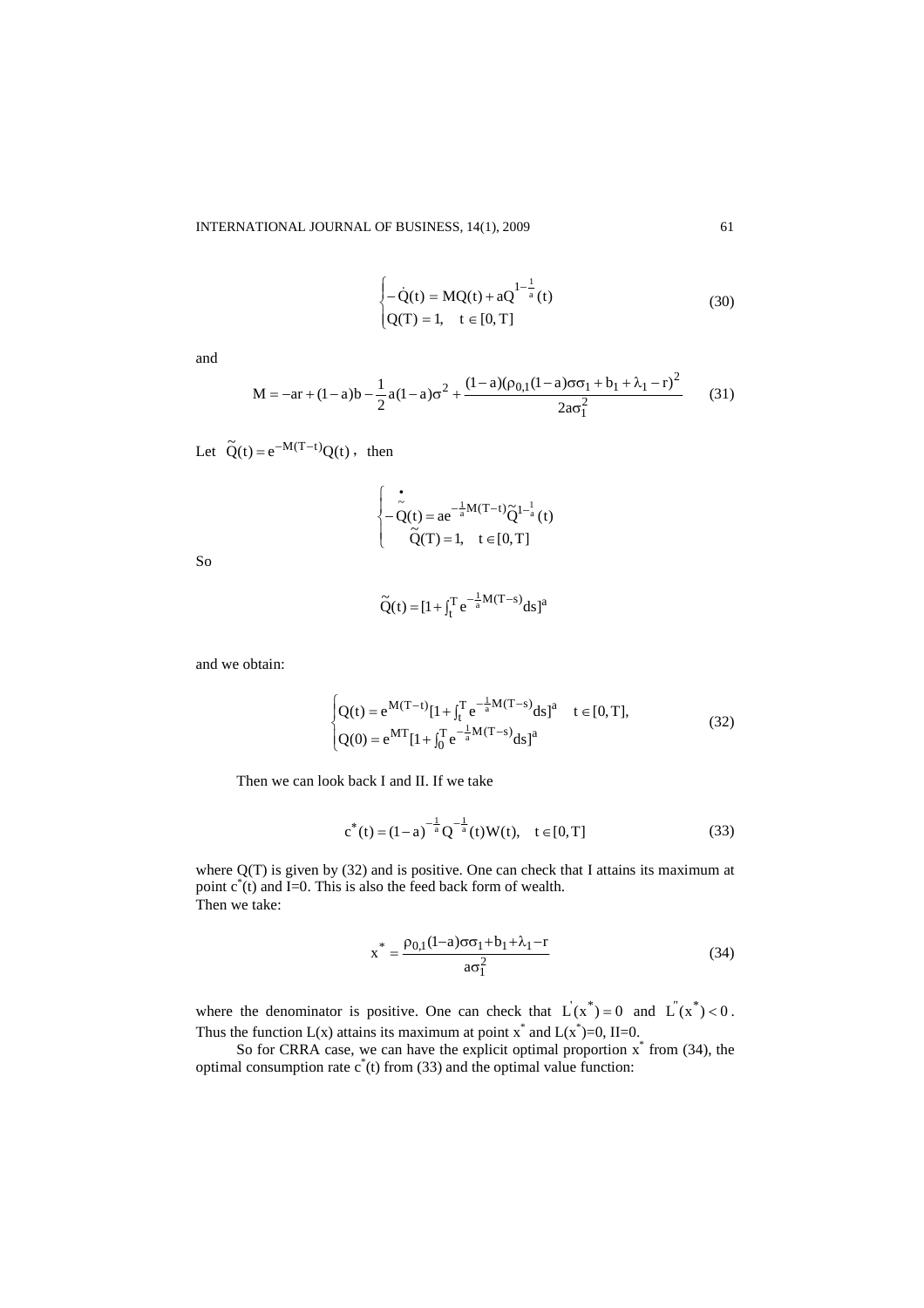$$
J(W_0) = \frac{1}{1-a} W_0^{1-a} S_0^{1-a} Q(0)
$$
 (35)

where  $Q(0)$  is given by (32).

#### **IV. SUMMARY**

Information costs, which are different from transaction costs, are justified by the huge amounts of money spent by individual and institutional investors in analysis, valuing, and treating information. Information is fundamental for asset pricing since investor's information set is incomplete because it does not contain information regarding the expected return and its variability. These information costs are assimilated by Merton and here as additional discount rates for future cash flows. When information costs are ignored, our model reduces to the standard model.

An intertemporal model of the capital market has been developed which is consistent with both the expected utility maximization and the limited liability of assets. The analysis in Merton (1973) shows that the equilibrium relationships among expected returns specified by the classical capital asset pricing model will obtain only under some special additional assumptions. Merton's model is robust in the sense that it can be extended in an obvious way to include some other effects.

In this context, we derive an intertemporal capital asset pricing model in an economic context permitting both stochastic consumption-goods prices and stochastic portfolio opportunities. The model is a generalization of Merton's (1973) continuous-time model, deriving equivalent pricing equations that are simpler in form. Breeden (1979) concludes his paper by stressing the fact that areas that need additional theoretical development include the role of firms and their optimal investment and capital structure decisions, the impact of information costs and transaction costs.

We provide two theorems. Theorem 1 shows that in the presence of a riskless asset and information costs regarding the n risky assets in the economy,

(i) there exists a unique pair of efficient portfolio known as mutual funds: the first one contains only the riskless asset and the second comprises only risky assets. All investors will be indifferent between choosing portfolios from among the original  $(n+1)$  assets or from these two funds in the presence of incomplete information; and (ii) the return distribution on the risky fund is log-normal.

Theorem 2 is a "Three Funds" theorem. It shows that all individuals in our economy within information uncertainty, regardless of their preferences, may attain their optimal portfolio positions by investing in at most 3 funds. These funds may be chosen to be: (i) the instantaneously riskless asset; (ii) the asset having the highest correlation with the state variable; and (iii) the market portfolio.

Our model is a generalization of Merton (1973) and Breeden (1976) by accounting for the effects of information costs.

# **ENDNOTES**

\_

\_

1. Merton's model may be stated as follows:  $R_p - r = \beta_p [R_m - r] + \lambda_p - \beta_p \lambda_m$  $p - r = \beta_p$  $R_p - r = \beta_p [R_m - r] + \lambda_p - \beta_p \lambda_m$ , where